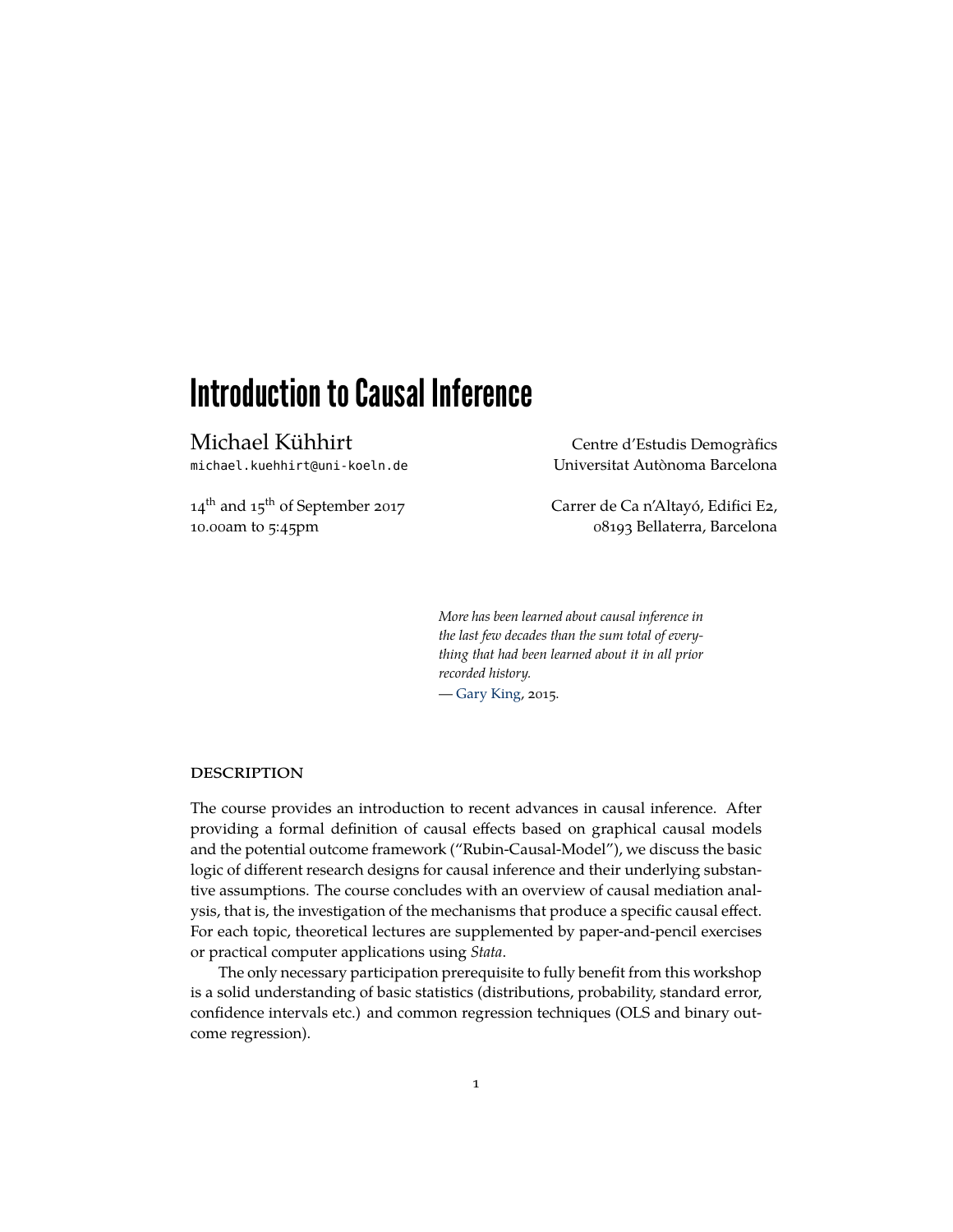# **SCHEDULE**

| Thursday 14 <sup>th</sup> of September 2017 |  |                                   |                                                                           |
|---------------------------------------------|--|-----------------------------------|---------------------------------------------------------------------------|
|                                             |  |                                   | 10.00am – 11.30am Graphical causal models, counterfactuals, and covariate |
|                                             |  |                                   | adjustment                                                                |
| $11.45$ am $-$                              |  |                                   | 13.15pm Randomised controlled trials                                      |
|                                             |  |                                   | $2.30 \text{pm}$ - 4.00pm Instrumental variables                          |
|                                             |  | $4.15 \text{pm} - 5.45 \text{pm}$ | Regression discontinuity designs                                          |
|                                             |  |                                   |                                                                           |
| Friday $15^{th}$ of September 2017          |  |                                   |                                                                           |
|                                             |  |                                   | 10.00am – 11.30am Multilevel and longitudinal designs                     |
|                                             |  |                                   | 11.45am $-$ 13.15pm Causal mediation analysis I                           |
|                                             |  |                                   | 2.30pm $-$ 4.00pm Causal mediation analysis II                            |
| 4.15pm                                      |  |                                   | - 5.45pm Limitations and current frontiers, round-up                      |
|                                             |  |                                   |                                                                           |

# **EXERCISES**

- 1. Graphical causal models, counterfactuals, and covariate adjustment
	- (a) Suppose you have data on three variables, W, P (both continuous) and E (binary) and are interested in the average total effect of W on P (which you believe to be positive). You hypothesise the following causal relations between the three variables:



The following figures show the marginal association between W and P (left) and the conditional association given E (right). Which figure should be consulted to learn about the average total effect of W on P, given the graphical model above?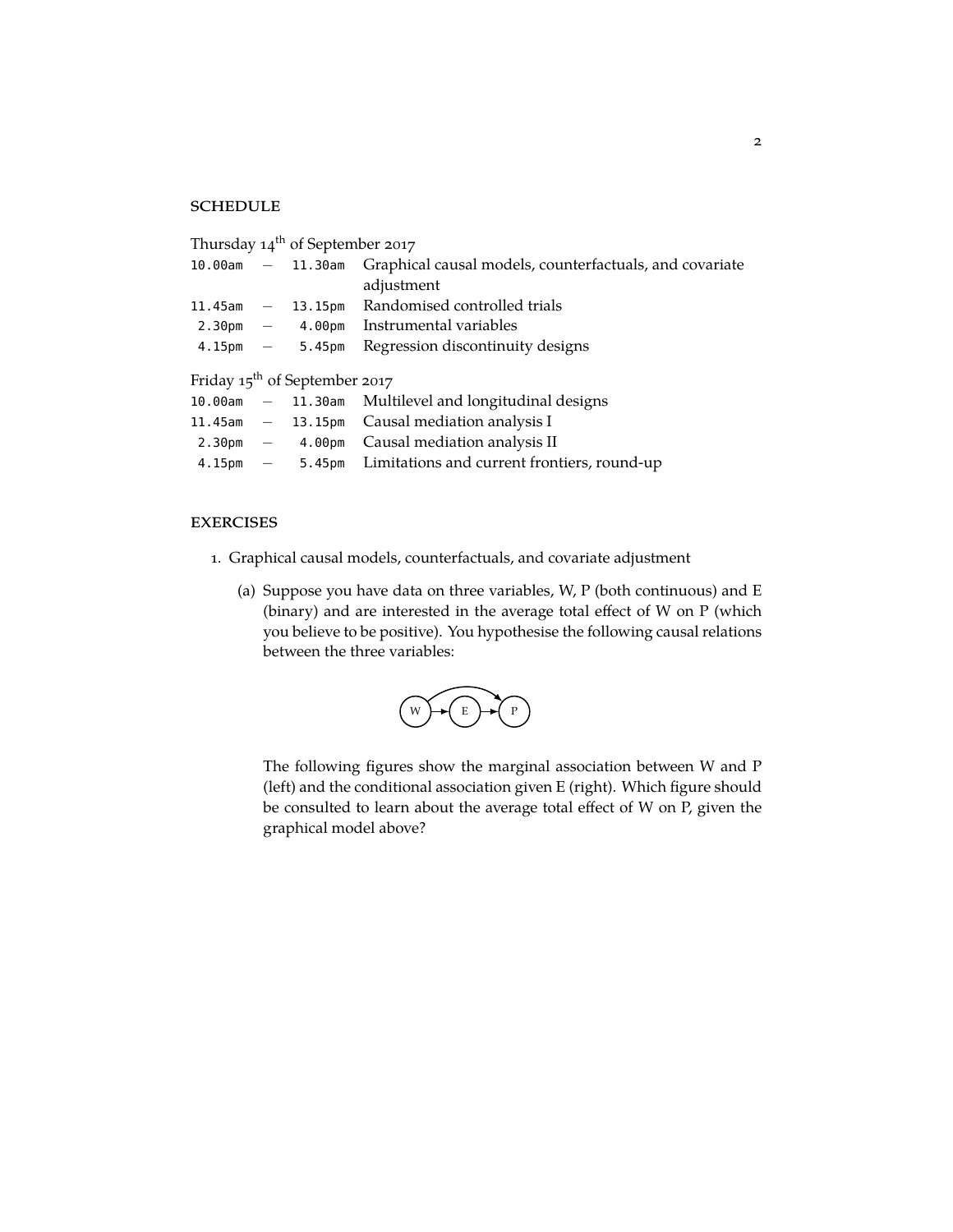

- (b) Build the main model of the session (e.g, slide 4) in *[DAGitty](http://dagitty.net/dags.html)*. What are the sufficient adjustment sets for the total effect of A on E and of B on F?
- 2. Randomised controlled trials
	- (a) Think of your own current research. Can you think of an (ideal) RCT to answer one of the key research questions? What would the treatment values be? How would assignment be carried out? What is the target population?
	- (b) Would there be reason to expect interference, noncompliance, or side effects of treatment assignment? What could be done to avoid or attenuate these problems?
- 3. Instrumental variables

The basic steps of an instrumental variables analysis will be illustrated using edited versions of publicly available data from a field experiment on the political reintegration of felons (Gerber et al., 2015) and an observational study on the heritage of slavery in Southern counties of the United States (Acharya, Blackwell, and Sen, 2016b).<sup>1</sup> The basic setup in the two studies is as follows:



<sup>1</sup>The complete replication data for these articles are available at [https://dataverse.harvard.](https://dataverse.harvard.edu/dataset.xhtml?persistentId=doi:10.7910/DVN/27241) [edu/dataset.xhtml?persistentId=doi:10.7910/DVN/27241](https://dataverse.harvard.edu/dataset.xhtml?persistentId=doi:10.7910/DVN/27241) and [https://dataverse.harvard.edu/dataset.](https://dataverse.harvard.edu/dataset.xhtml?persistentId=doi:10.7910/DVN/CAEEG7) [xhtml?persistentId=doi:10.7910/DVN/CAEEG7](https://dataverse.harvard.edu/dataset.xhtml?persistentId=doi:10.7910/DVN/CAEEG7).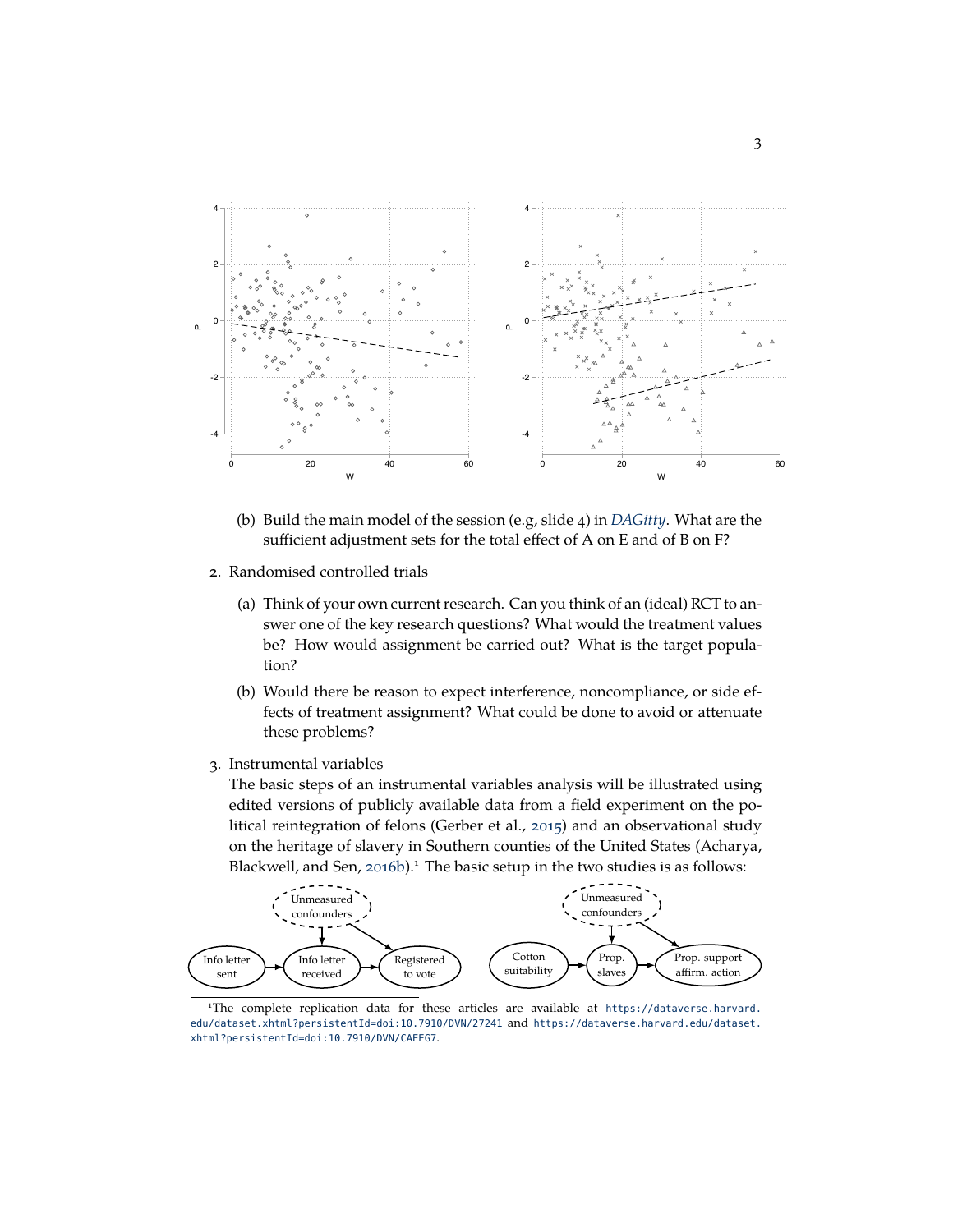- (a) Can you think of possible violations of IV assumptions ii. and iii. in each case?
- (b) Open *Stata* and the dofile 03ivlab.do, and execute the commands in the preamble (#0).
- (c) Load the data 03ivlab1.dta, successively run the commands for description, tests and analyses (#1–5), and interpret the results.
- (d) Repeat with 03ivlab2.dta (#6–10).
- 4. Regression discontinuity designs

Analysing an RDD will be illustrated with edited state-level data on United States Senate elections for the period 1914–2010, which can be used to investigate the incumbent party advantage (Cattaneo, Frandsen, and Titiunik, 2015).<sup>2</sup> The basic setup for this study looks like this:



- (a) Can you think of possible violations of RDD assumptions ii. and iii.?
- (b) Open *Stata* and the dofile 04rdlab.do, and execute the commands in the preamble (#0).
- (c) Load the data 04rdlab.dta, successively run the commands for description, tests and analyses (#1-6), and interpret the results.
- 5. Longitudinal designs

Edited replication data from a study on the effect of parental death on school participation in Kenya (Evans and Miguel, 2007) are used to demonstrate different longitudinal designs and modelling strategies.3 The basic setup for this study looks like this:



<sup>2</sup>The original data are available at [https://sites.google.com/site/rdpackages/rdrobust/stata/](https://sites.google.com/site/rdpackages/rdrobust/stata/rdrobust_senate.dta?attredirects=0) rdrobust senate.dta?attredirects=0.

<sup>3</sup>The complete replication data are available at [https://dataverse.harvard.edu/dataset.xhtml?](https://dataverse.harvard.edu/dataset.xhtml?persistentId=doi:10.7910/DVN/VMWYWJ) [persistentId=doi:10.7910/DVN/VMWYWJ](https://dataverse.harvard.edu/dataset.xhtml?persistentId=doi:10.7910/DVN/VMWYWJ).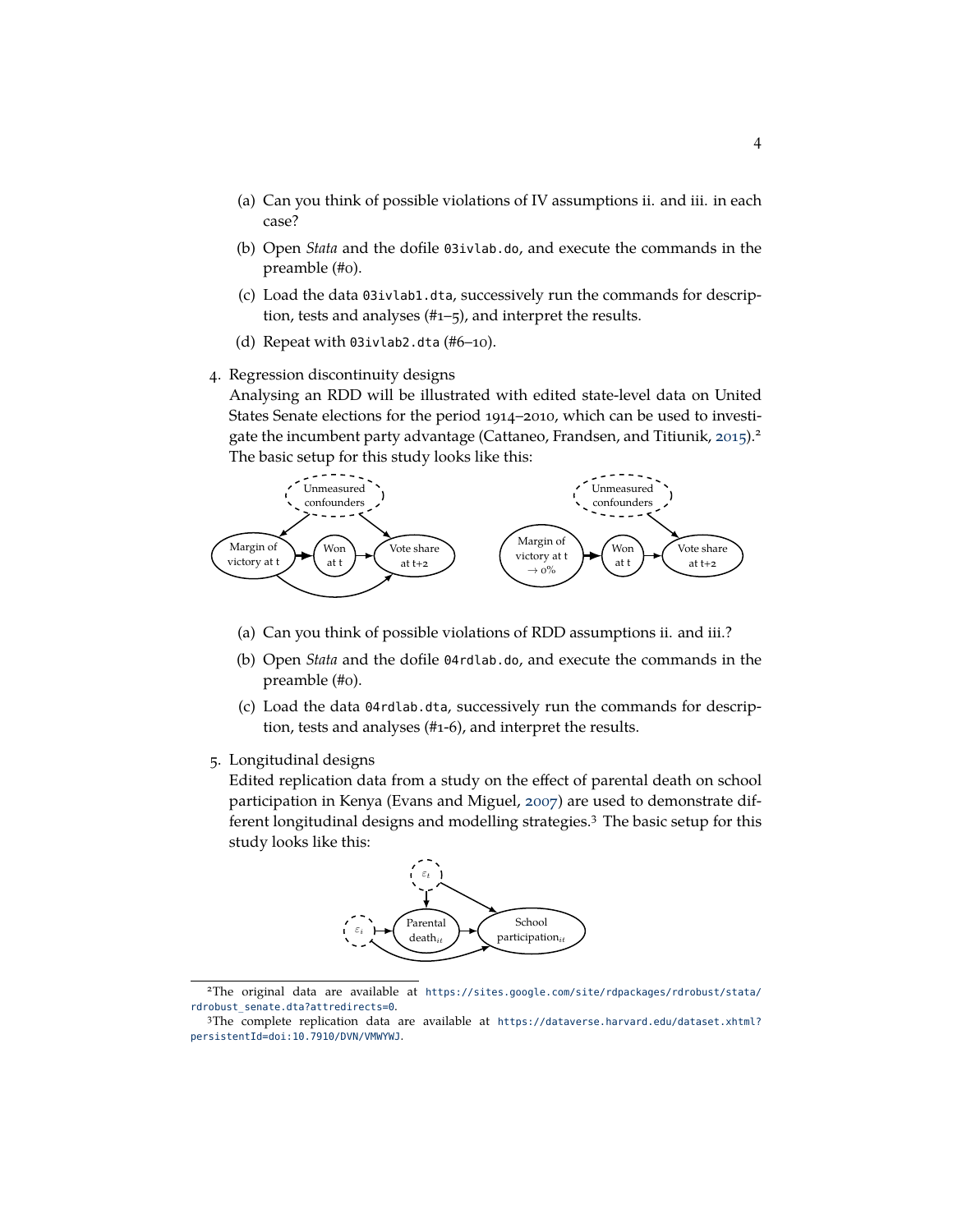- (a) Open *Stata* and the dofile 05mllab.do, and execute the commands in the preamble (#0)
- (b) Load the data 05mllab.dta.
- (c) Can you think of time-varying variables that could affect both parental death and school participation?
- (d) Successively run the commands for description, tests and analyses (#1-4), and interpret the results.
- (e) Given the pre-treatment development of school participation, which design/estimator should we favour?
- 6. Causal mediation analysis

Different methods for causal mediation analysis will be illustrated with an edited version of training data based on the NLS 1980 and provided with Wooldridge (2010).4 With these data, we can analyse whether fathers' education affects respondents' (log) wages and whether the effect is (partly) mediated by respondents' own education (after adjusting for several measured covariates). The basic setup for the analysis looks like this:



- (a) Open *Stata* and the dofile 06malab.do, and execute the commands in the preamble (#0)
- (b) Load the data 06malab.dta.
- (c) Can you think of variables not included in the data that may be confounders (violation of mediation assumptions i.-iii.)?
- (d) Could some of the variables included in the data themselves be affected by father's education (violation of mediation assumption iv.)?
- (e) Successively run the commands for description, tests and analyses (#1-5), and interpret the results.

<sup>4</sup>Wooldridge, J. (2010). *Econometric Analysis of Cross Section and Panel Data. Second Edition*. Cambridge, MA: MIT Press. The original training data can be downloaded at [http://fmwww.bc.edu/ec-p/](http://fmwww.bc.edu/ec-p/data/wooldridge/nls80.dta) [data/wooldridge/nls80.dta](http://fmwww.bc.edu/ec-p/data/wooldridge/nls80.dta).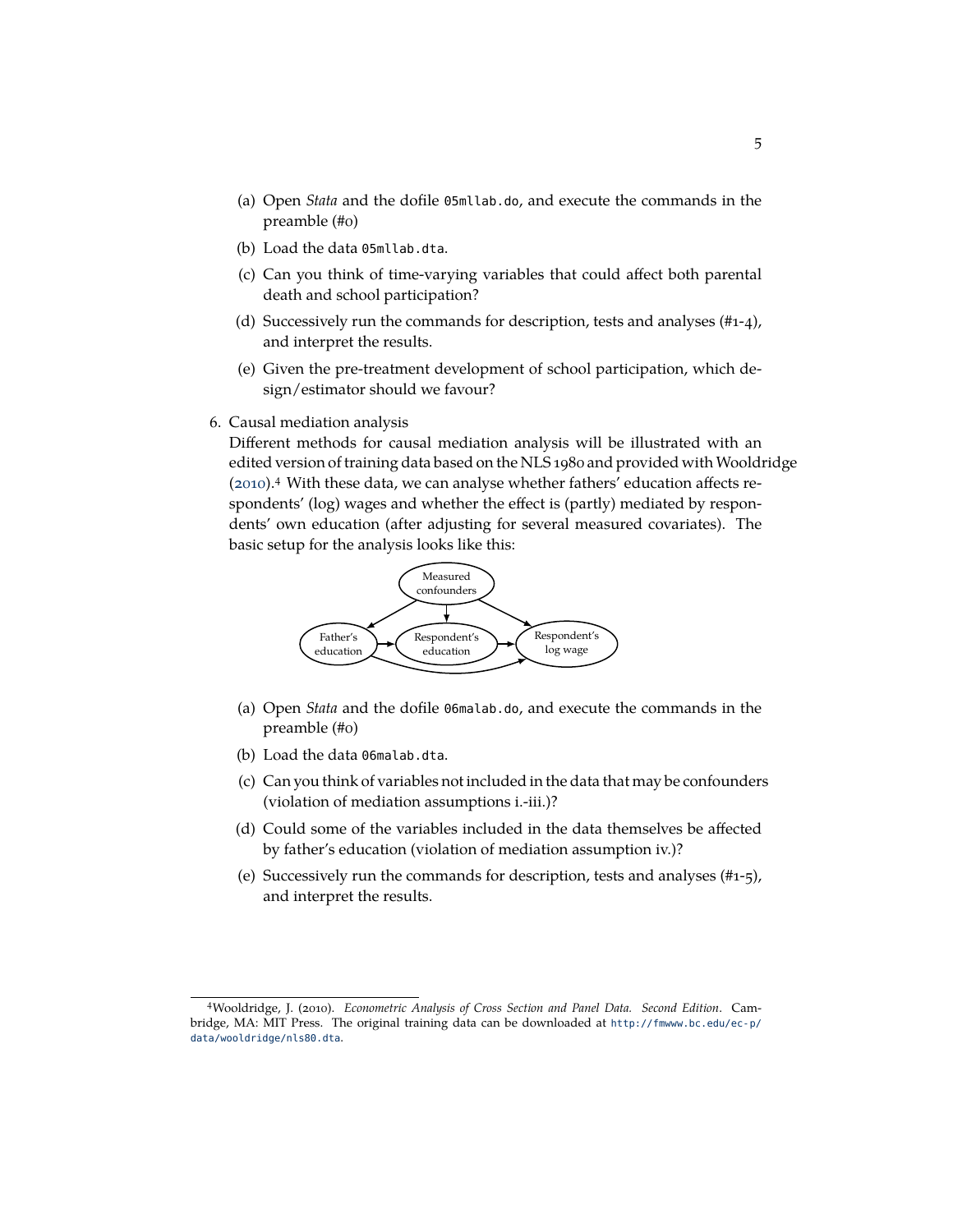# selected literature (\* particular recommendation)

# Causal inference and research design

#### *Book length*

- Angrist, J. D. and Pischke, J.-S. (2009). *Mostly Harmless Econometrics: An Empiricist's Companion*. Princeton, NJ: Princeton University Press.
- Angrist, J. D. and Pischke, J.-S. (2015). *Mastering 'Metrics. The Path from Cause to Effect*. Princeton, NJ: Princeton University Press.
- \*Hernán, M. A. and Robins, J. M. (2016). *Causal Inference (v. 09-11-16)*. Boca Raton, FL: Chapman & Hall/CRC. url: <http://www.hsph.harvard.edu/miguel-hernan/causal-inference-book/>.
- Imbens, G. W. and Rubin, D. B. (2015). *Causal Inference in Statistics, Social, and Biomedical Sciences: An Introduction*. New York: Cambridge University Press.
- Morgan, S. L. and Winship, C. (2015). *Counterfactuals and Causal Inference: Methods and Principles for Social Research. Second Edition*. New York: Cambridge University Press.
- Murnane, R. J. and Willett, J. B. (2010). *Methods Matter: Improving Causal Inference in Educational and Social Science Research*. Oxford University Press.
- \*Pearl, J., Glymour, M., and Jewell, N. P. (2016). *Causal Inference in Statistics: A Primer*. West Sussex, UK: Wiley.
- Shadish, W., Cook, T., and Campbell, D. (2002). *Experimental and Quasi-Experimental Designs for Generalized Causal Inference*. Belmont, CA: Wadsworth Cengage Learning.

# *Article length*

- Gangl, M. (2010). "Causal Inference in Sociological Research". In: *Annual Review of Sociology* 36, pp. 21– 47.
- Imbens, G. W. and Wooldridge, J. M. (2009). "Recent Developments in the Econometrics of Program Evaluation". In: *Journal of Economic Literature* 47 (1), pp. 5–86.
- Keele, L. (2015b). "The statistics of causal inference: A view from political methodology". In: *Political* Analysis 23(3), pp. 313-335. DOI: [10.1093/pan/mpv007](http://dx.doi.org/10.1093/pan/mpv007).
- Pearl, J. (2009). "Causal inference in statistics: An overview". In: *Statistics Surveys* 3, pp. 96-146. por: [10.1214/09-SS057](http://dx.doi.org/10.1214/09-SS057).
- \*Petersen, M. L. and Laan, M. J. van der (2014). "Causal models and learning from data: Integrating causal modeling and statistical estimation". In: *Epidemiology* 25(3), pp. 418–426. por: [10.1097/EDE.](http://dx.doi.org/10.1097/EDE.0000000000000078) [0000000000000078](http://dx.doi.org/10.1097/EDE.0000000000000078).

#### Graphical causal models

#### *Book length*

- Glymour, C. (2001). *The Mind's Arrows: Bayes Nets and Graphical Causal Models in Psychology*. Cambridge, MA: MIT Press.
- Pearl, J. (2009[2000]). *Causality: Models, Reasoning, and Inference. Second Edition*. New York: Cambridge University Press.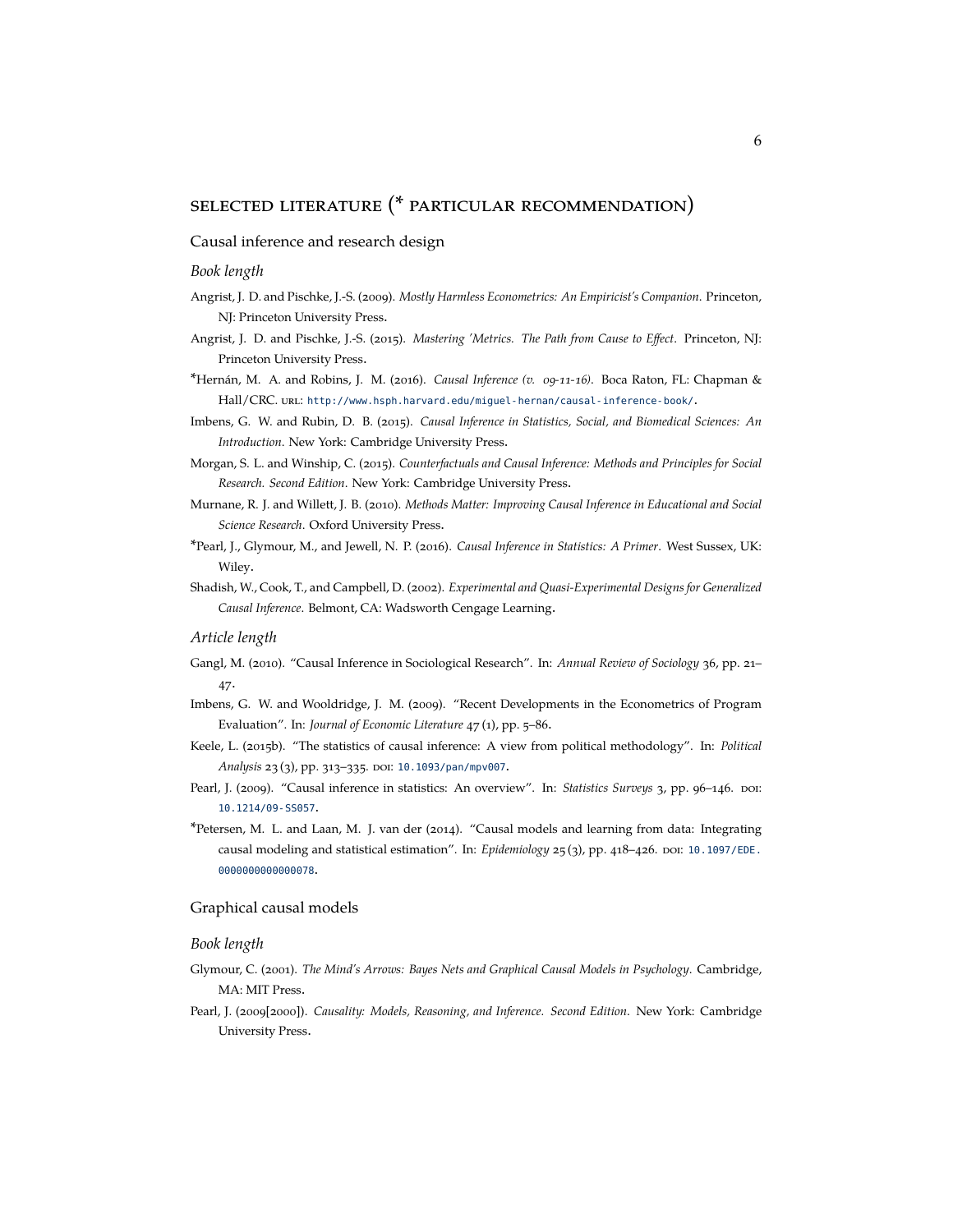- Sloman, S. (2005). *Causal Models: How People Think About the World and its Alternatives*. Oxford, UK: Oxford University Press.
- Spirtes, P., Glymour, C., and Scheines, R. (2001[1993]). *Causation, Prediction, and Search. Second Edition*. Cambridge, MA: MIT Press.

#### *Article length*

- \*Elwert, F. (2013). "Graphical causal models". In: *Handbook of Causal Analysis for Social Research*. Ed. by Morgan, S. L. New York: Springer, pp. 245-272. DOI: [10.1007/978-94-007-6094-3\\_13](http://dx.doi.org/10.1007/978-94-007-6094-3_13).
- \*Glymour, M. M. and Greenland, S. (2008). "Causal diagrams". In: *Modern Epidemiology. Third Edition*. Ed. by Rothman, K. J., Greenland, S., and Lash, T. L. Philadelphia, PA: Lippincott Williams & Wilkins, pp. 183–209.
- Steiner, P. M. et al. (2017). "Graphical models for quasi-experimental designs". In: *Sociological Methods & Research* 46(2), pp. 155-188. poi: [10.1177/0049124115582272](http://dx.doi.org/10.1177/0049124115582272).

#### Randomised controlled trials

- \*Deaton, A. and Cartwright, N. (2016). "Understanding and misunderstanding randomized controlled trials". In: *NBER Working Paper* (22595). url: <http://www.nber.org/papers/w22595.pdf>.
- Jackson, M. and Cox, D. R. (2013). "The Principles of Experimental Design and Their Application in Sociology". In: *Annual Review of Sociology* 39, pp. 27–49. doi: [10.1146/annurev-soc-071811-145443](http://dx.doi.org/10.1146/annurev-soc-071811-145443).
- Sampson, R. J. (2010). "Gold standard myths: Observations on the experimental turn in quantitative criminology". In: *Journal of Quantitative Criminology* 26 (4), pp. 489–500. doi: [10.1007/s10940- 010-](http://dx.doi.org/10.1007/s10940-010-9117-3) [9117-3](http://dx.doi.org/10.1007/s10940-010-9117-3).

# *Applications*

- Barone, C. et al. (2017). "Information barriers, social inequality, and plans for higher education: Evidence from a field experiment". In: *European Sociological Review* 33(1), pp. 84-96. poi: [10.1093/esr/jcw050](http://dx.doi.org/10.1093/esr/jcw050).
- Gerber, A. S. et al. (2015). "Can incarcerated felons be (re)integrated into the political system? Results from a field experiment."". In: *American Journal of Political Science* 59 (4), pp. 912–926. doi: [10.1111/](http://dx.doi.org/10.1111/ajps.12166) [ajps.12166](http://dx.doi.org/10.1111/ajps.12166).

#### Instrumental variables

## *Theory*

- Bollen, K. A. (2012). "Instrumental Variables in Sociology and the Social Sciences". In: *Annual Review of Sociology, Vol 38* 38, pp. 37–72. doi: [10.1146/annurev-soc-081309-150141](http://dx.doi.org/10.1146/annurev-soc-081309-150141).
- \*Glymour, M. M. (2006). "Natural experiments and instrumental variable analyses in social epidemiology". In: *Methods in Social Epidemiology*. Ed. by Oakes, J. M. and Kaufman, J. S. San Francisco, CA: Jossey-Bass, pp. 393–428.
- Hernán, M. A. and Robins, J. M. (2006). "Instruments for causal inference. An epidemiologist's dream?" In: *Epidemiology* 17(4), pp. 360-372. DOI: [10.1097/01.ede.0000222409.00878.37](http://dx.doi.org/10.1097/01.ede.0000222409.00878.37).
- Imbens, G. W. (2014). "Instrumental variables: An econometrician's perspective (with comments)". In: *Statistical Science* 29(3), pp. 323-379. DOI: [10.1214/14-STS480](http://dx.doi.org/10.1214/14-STS480).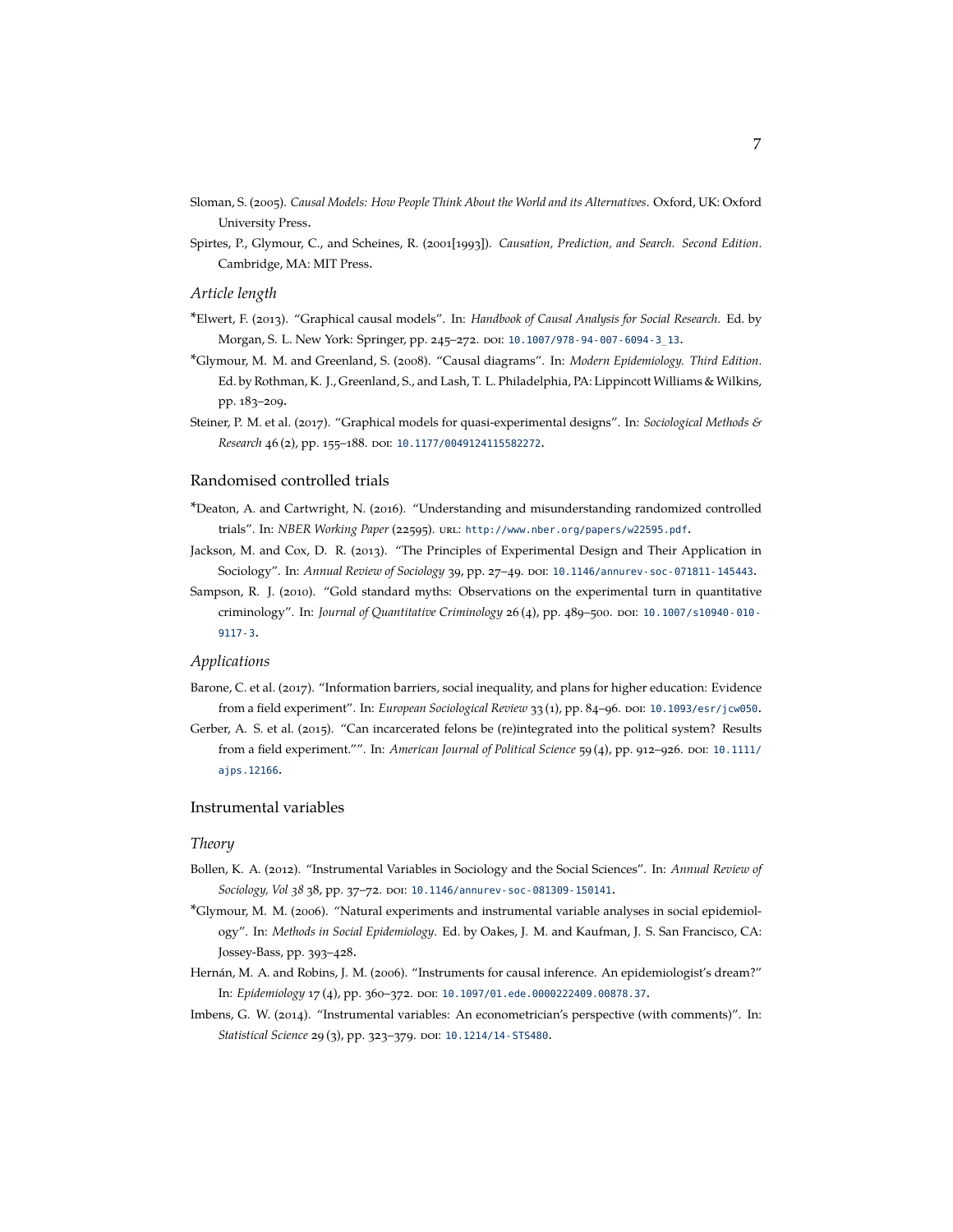#### *Analysis*

- Glymour, M. M., Tchetgen Tchetgen, E. J., and Robins, J. M. (2012). "Credible Mendelian Randomization Studies: Approaches for Evaluating the Instrumental Variable Assumptions". In: *American Journal of Epidemiology* 175(4), pp. 332-339. DOI: [10.1093/aje/kwr323](http://dx.doi.org/10.1093/aje/kwr323).
- Muller, C., Winship, C., and Morgan, S. L. (2015). "Instrumental variables regression". In: *The Sage Handbook of Regression Analysis and Causal Inference*. Ed. by Best, H. and Wolf, C. Los Angeles: Sage, pp. 277–299.
- Palmer, T. A. et al. (2011). "Nonparametric bounds for the causal effect in a binary Instrumental-variable model". In: *Stata Journal* 11 (3), pp. 345–367.
- \*Swanson, S. A. and Hernán, M. A. (2013). "How to report instrumental variable analyses (suggestions welcome)". In: *Epidemiology* 24(3), pp. 370-374. poi: [10.1097/EDE.0b013e31828d0590](http://dx.doi.org/10.1097/EDE.0b013e31828d0590).

#### *Applications*

- Acharya, A., Blackwell, M., and Sen, M. (2016b). "The political legacy of American slavery". In: *Journal of Politics* 78(3), pp. 621-641. DOI: [10.1086/686631](http://dx.doi.org/10.1086/686631).
- Kern, H. L. and Hainmueller, J. (2009). "Opium for the Masses: How Foreign Media Can Stabilize Authoritarian Regimes". In: *Political Analysis* 17(4), pp. 377-399. DOI: [10.1093/pan/mpp017](http://dx.doi.org/10.1093/pan/mpp017).
- Kirk, D. S. (2009). "A Natural Experiment on Residential Change and Recidivism: Lessons from Hurricane Katrina". In: *American Sociological Review* 74 (3), pp. 484–505. doi: [10.1177/000312240907400308](http://dx.doi.org/10.1177/000312240907400308).

# Regression discontinuity designs

# *Theory*

- Imbens, G. W. and Lemieux, T. (2008). "Regression discontinuity designs: A guide to practice". In: *Journal of Econometrics* 142, pp. 615–635. doi: [10.1016/j.jeconom.2007.05.001](http://dx.doi.org/10.1016/j.jeconom.2007.05.001).
- \*Lee, D. S. and Lemieux, T. (2010). "Regression discontinuity designs in economics". In: *Journal of Economic Literature* 48(2), pp. 281-355. DOI: [10.1257/jel.48.2.281](http://dx.doi.org/10.1257/jel.48.2.281).

#### *Analysis*

Calonico, S. et al. (forthcoming). "rdrobust: Software for regression discontinuity designs". In: *Stata Journal.* URL: http://www-personal.umich.edu/~cattaneo/papers/Calonico-Cattaneo-Farrell-[Titiunik\\_2017\\_Stata.pdf](http://www-personal.umich.edu/~cattaneo/papers/Calonico-Cattaneo-Farrell-Titiunik_2017_Stata.pdf).

# *Applications*

- Bernardi, F. (2014). "Compensatory advantage as a mechanism of educational inequality: A regression discontinuity design based on month of birth". In: *Sociology of Education* 87(2), pp. 74-88. poi: [10.1177/0038040714524258](http://dx.doi.org/10.1177/0038040714524258).
- Cattaneo, M. D., Frandsen, B. R., and Titiunik, R. (2015). "Randomization inference in the regression discontinuity design: An application to party advantages in the U.S. senate". In: *Journal of Causal Inference* 3(1), pp. 1-24. DOI: [10.1515/jci-2013-0010](http://dx.doi.org/10.1515/jci-2013-0010).
- Hainmueller, J., Hangartner, D., and Pietrantuono, G. (2017). "Catalyst or crown: Does naturalization promote the long-term social integration of immigrants?" In: *American Political Science Review*. Doi: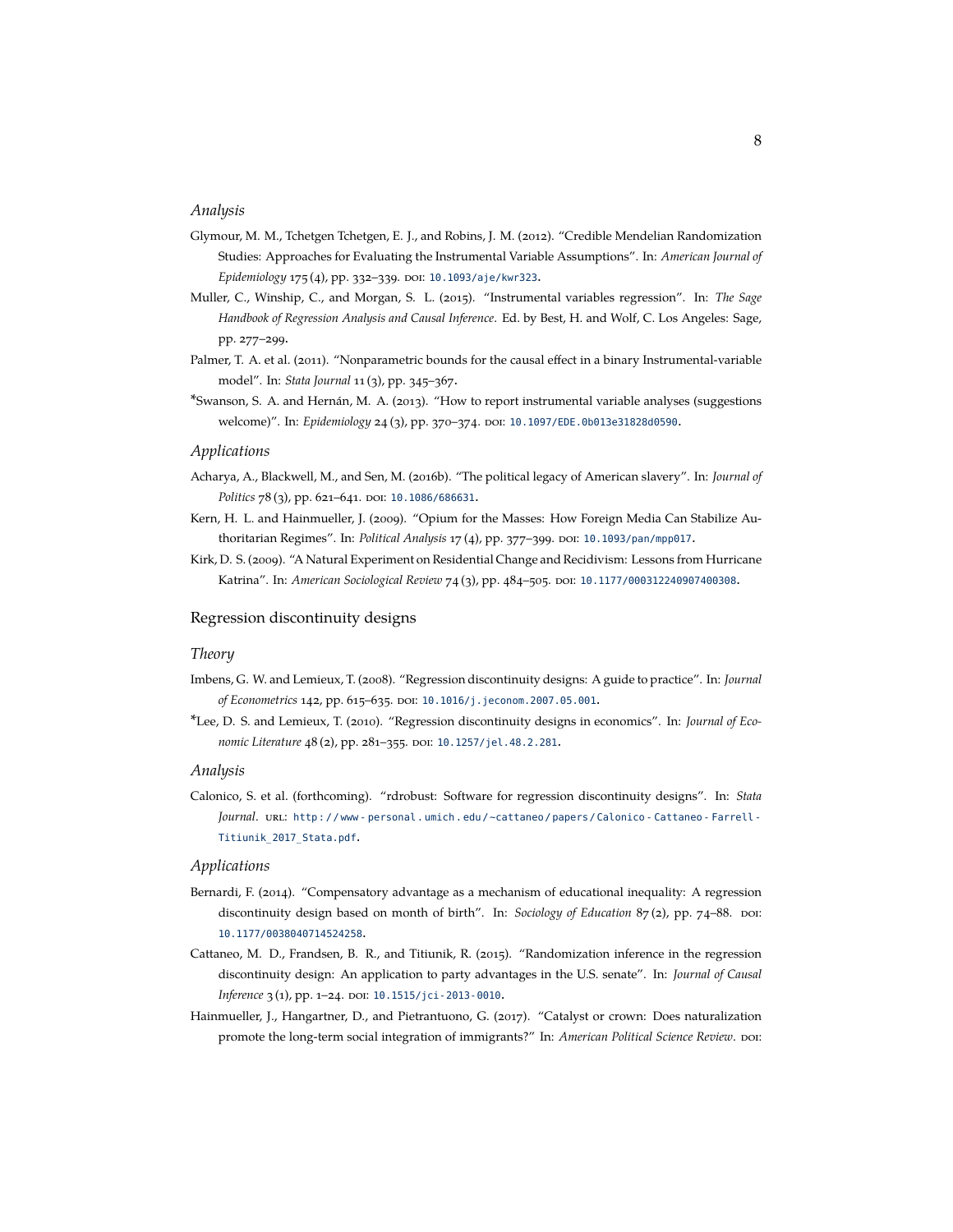#### [10.1017/S0003055416000745](http://dx.doi.org/10.1017/S0003055416000745).

Loeffler, C. E. and Grunwald, B. (2015). "Processed as an adult: A regression discontinuity estimate of the crime effects of charging nontransfer juveniles as adults". In: *Journal of Research in Crime and Delinquency* 52 (6), pp. 890–922. doi: [10.1177/0022427815581858](http://dx.doi.org/10.1177/0022427815581858).

# Multilevel and longitudinal designs

#### *Theory*

- \*Brüderl, J. and Ludwig, V. (2015). "Fixed-effects panel regression". In: *The Sage Handbook of Regression and Causal Inference*. Ed. by Best, H. and Wolf, C. Los Angeles: Sage, pp. 327–358.
- \*Dafoe, A. (2016). "Nonparametric identification of causal effects under temporal dependence". In: *Soci-ological Methods & Research OnlineFirst Version. DOI: [10.1177/0049124115613784](http://dx.doi.org/10.1177/0049124115613784).*
- O'Neill, S. et al. (2016). "Estimating causal effects: Considering three alternatives to difference-in-differences estimation". In: *Health Services and Outcomes Research Methodology* 16 (1), pp. 1-21. DOI: [10 . 1007 /](http://dx.doi.org/10.1007/s10742-016-0146-8) [s10742-016-0146-8](http://dx.doi.org/10.1007/s10742-016-0146-8).
- Rattigan, M. J. H. and Jensen, D. (2010). "Leveraging d-separation for relational data sets". In: *IEEE 10th* International Conference on Data Mining. poi: [10.1109/ICDM.2010.142](http://dx.doi.org/10.1109/ICDM.2010.142).
- Rattigan, M. J. H., Maier, M., and Jensen, D. (2011). "Relational blocking for causal discovery". In: Proceedings of the Twenty-Fifth AAAI Conference on Artificial Intelligence, pp. 145-151. url: [http://www.](http://www.aaai.org/ocs/index.php/AAAI/AAAI11/paper/viewFile/3760/3843/) [aaai.org/ocs/index.php/AAAI/AAAI11/paper/viewFile/3760/3843/](http://www.aaai.org/ocs/index.php/AAAI/AAAI11/paper/viewFile/3760/3843/).
- Sjölander, A. et al. (2016). "Carryover effects in sibling comparison designs". In: *Epidemiology* 27 (6), pp. 852–858. doi: [10.1097/eDe.0000000000000541](http://dx.doi.org/10.1097/eDe.0000000000000541).
- \*Vaisey, S. and Miles, A. (2017). "What you can—and can't—do with three-wave panel data". In: *Sociological Methods & Research* 46 (1), pp. 44-67. poi: [10.1177/0049124114547769](http://dx.doi.org/10.1177/0049124114547769).

#### *Analysis*

Correia, S. (2016). "A feasible estimator for linear models with multi-way fixed effects". In: URL: [http:](http://scorreia.com/research/hdfe.pdf) [//scorreia.com/research/hdfe.pdf](http://scorreia.com/research/hdfe.pdf).

#### *Applications*

- Elwert, F. and Christakis, N. A. (2008). "Wives and Ex-Wives: A New Test for Homogamy Bias in the Widowhood Effect". In: *Demography* 45(4), pp. 851-873. ISSN: 0070-3370. DOI: [10.1353/dem.0.0029](http://dx.doi.org/10.1353/dem.0.0029).
- Evans, D. K. and Miguel, E. (2007). "Orphans and schooling in Africa: A longitudinal analysis". In: *Demography* 44 (1), pp. 35–57. doi: [10.1353/dem.2007.0002](http://dx.doi.org/10.1353/dem.2007.0002).
- Desmond, M., Papachristos, A. V., and Kirk, D. S. (2016). "Police violence and citizen crime reporting in the Black community". In: *American Sociological Review* 81(5), pp. 857-876. poi: 10.1177/ [0003122416663494](http://dx.doi.org/10.1177/0003122416663494).
- Killewald, A. and Lundberg, I. (2017). "New evidence against a causal marriage wage premium". In: *Demography*. doi: [10.1007/s13524-017-0566-2](http://dx.doi.org/10.1007/s13524-017-0566-2).